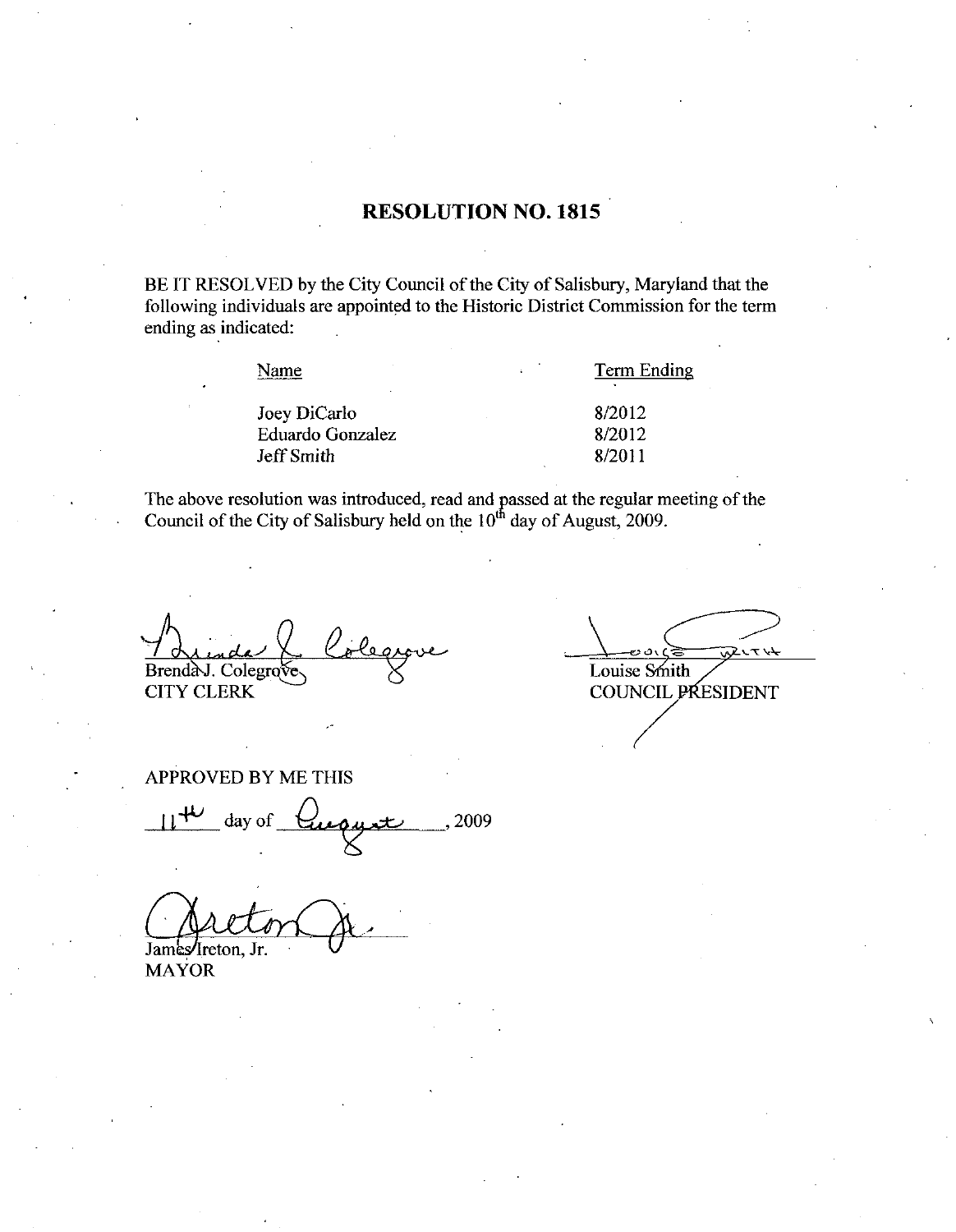#### INTER

# $\begin{tabular}{c|c} \hline \hline \texttt{INTER} & \texttt{MEMO} \\ \hline \texttt{OFFICE} & \texttt{OFFICE OF THE MAYOR} \\ \hline \end{tabular}$

#### OFFICE OF THE MAYOR

| To:      | John Pick                                        |
|----------|--------------------------------------------------|
| From:    | Sherrell McBride $5M$                            |
| Subject: | Appointments to the Historic District Commission |
| Date:    | August 3, 2009                                   |

Mayor Ireton would like to appoint the following persons to the Historic District Commission:

| Candidate        | Term   |
|------------------|--------|
| Joey DiCarlo     | 8/2012 |
| Eduardo Gonzalez | 8/2012 |
| Jeff Smith       | 8/2011 |
|                  |        |

Mr. Jeff Smith will complete the unexpired term of Mr. Chris Ferger.

Attached you will find the letters of interest and/or resumes and the Resolution necessary for these appointments. Please forward this information to the City Council for the next City Council meeting. Please let me know if you have any questions.

Attachments

CC: Mayor Ireton Tom Stevenson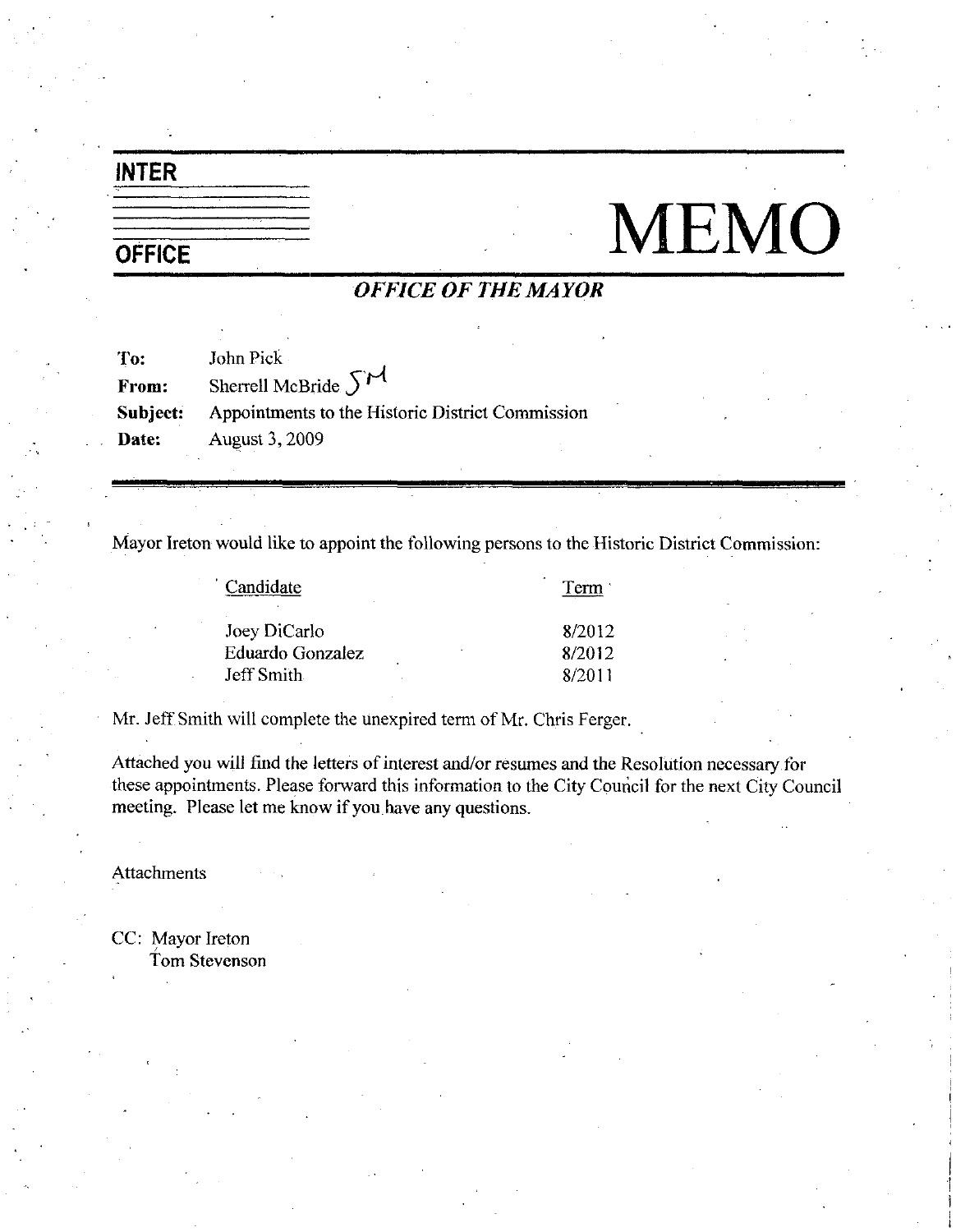#### Joseph A. DiCarlo

1424 Hidden Meadow Lane Salisbury, Maryland 21801 Home Phone 443.366.2916<br>**jadicarlo@gmail.com** 1424 Hidden Meadow<br>Salisbury, Maryland 21<br>Home Phone 443.366.<br>**jadicarlo@gmail.com** 

#### QUALIFICATIONS

University, Maryland 21001<br>Home Phone 443.366.2916<br>**|adicarlo@gmail.com**<br>**QUALIFICATIONS**<br>**University educated**. A bachelor's degree in History and a minor in Business/<br>Economics.<br>**Travel author**. Co-Authored the published Economics University educated. A bachelor's degree in History and a mil<br>Economics.<br>Travel author. Co-Authored the published educational guide,<br>"A Walking Tour of Historic Downtown Ocean City, Mandand."

Haver domor. Co-Aumorea me published educational guide,<br>"A Walking Tour of Historic Downtown Ocean City, Maryland." (copyright 2001)<br>Licensed Washington D.C. tour guide. (2002-2004)

Experienced tour director and tour guide. Have led groups on historic and educational tours through the following cities: Boston, MA, New York,

NY, Philadelphia, PA, Washington, D.C., Annapolis, MD, and Williamsburg, VA. Extensive marketing experience. Intimately involved with developing &<br>launching several new web-based construction document management launching several new web-based construction document management<br>services.

#### Limited business to business sales experience

Extremely well organized, efficient, resourceful, and personable.

Proficient database manager. Working experience and above average knowledge of Microsoft Office, including Microsoft Access database. Three years Adobe Acrobat document management software, Oce Reprodesk, & MAS90 experience. Limited understanding of Autodesk software as it relates to vector and rastor exports.

#### EDUCATION

#### Bachelor of Science, History. Liberty University. Lynchburg, Virginia.

Coursework included studies of 17th-19th century British, North and Latin American history

Member and elected Treasurer (2000-2001) of Liberty University's chapter of Phi Alpha Theta, National History Honor Society.

Modern Britain Independent Study Under the guidance of <sup>a</sup> professor of Modern European Studies studied the emergence of devolved politics throughout the UK and Europe at large. Coursework included a visit to the UK and a study of the new Scottish Parliament

#### Economics/ Business minor.

Coursework included classes in Corporate Finance, Accounting, Economics, Corporate Law, Statistics, Marketing, and Business Communications.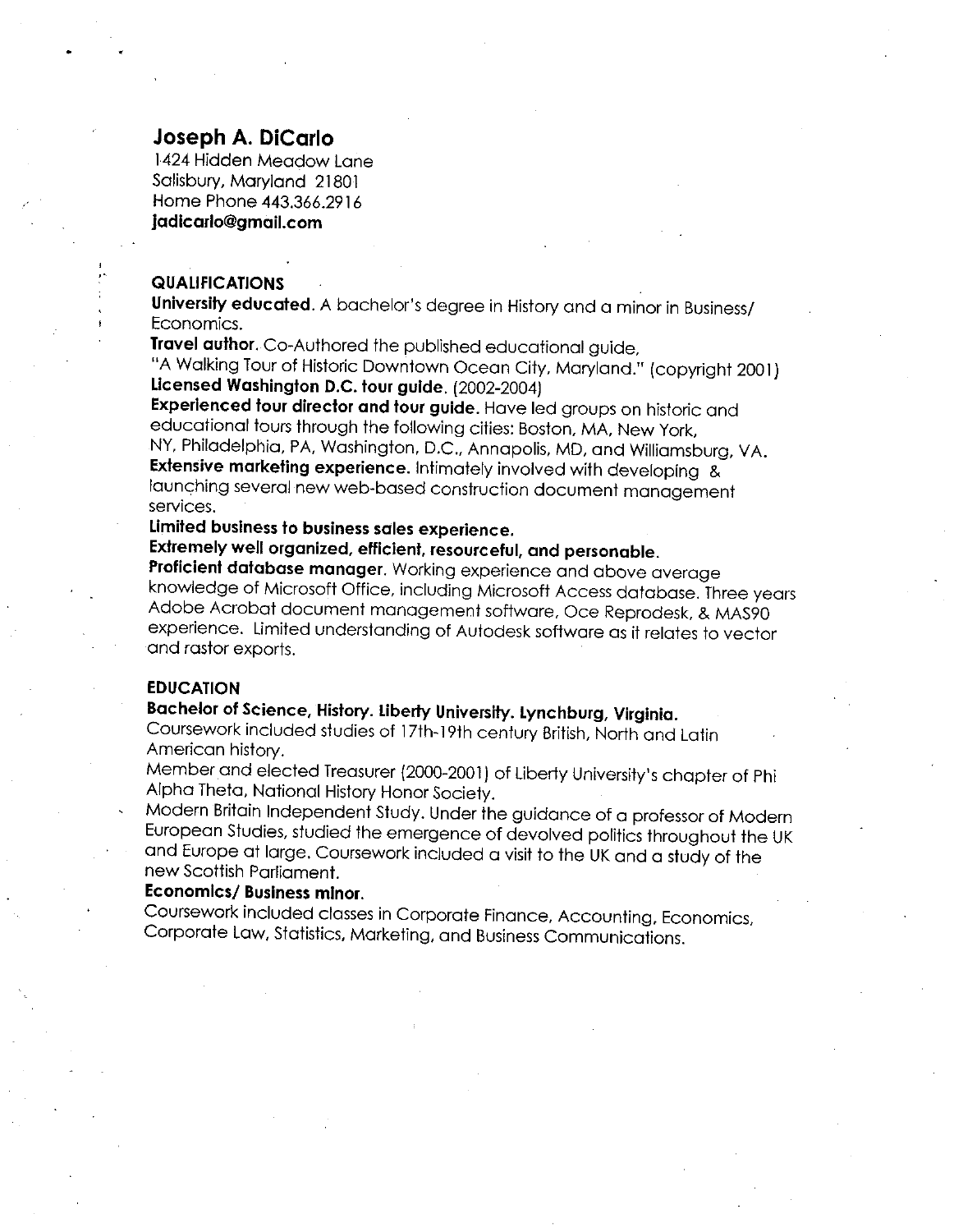#### EMPLOYMENT

July 2007 - Current. Manager. DiCarlo Digital Copy Center

#### Jan. 2005 - July 2007. Document Manager. DiCarlo Precision Imaging

Construction & Legal document plan room & archive administrator. Instrumental in creating protocols for managing design files & documents for reproduction<br>and web-based archiving. Work closely with architects, engineers, & construction managers to catalog, reproduce & distribute design & construction in the anny process for managing assignmes a accoments for reproduction<br>and web-based archiving. Work closely with architects, engineers, &<br>construction managers to catalog, reproduce & distribute design & construction<br>inf & primary manager for legal document imaging services department.

Oct. 2004 – Dec. 2004. Litigation Assistant. Legal Management Services Worked as a temporary employee for a corporate law firm in Pittsburgh, PA. Worked closely with attorneys & paralegals preparing documents & exhibits for depositions, trials, etc... and was personally responsible to maintain over 60 class action litigation & settlement files.

Sept. 2003- Sept. 2004. Travel Consultant & Tour Director. Ameritours.

Working as a tour consultant and support staff for a local student travel provider based near Pittsburgh PA Experience in many aspects of the tour sales and planning process such as: maintaining a database of past and potential clients, contacting those clients, writing itineraries, making reservations, creating deposit and payment schedules. Finally, as the<br>company's primary tour director (guide, course leader), executing Sept. 2003- Sept. 2004. Travel Consultant & Tour Director. Ameritour Working as a tour consultant and support staff for a local student travel provider based near Pittsburgh, PA. Experience in methe tour sales and planning educational tours

January 2002-June 2003. Tour Leader. American Christian Tours, Inc. Leading student groups, ranging in age from 10 to 18, to several historic east coast destinations like those listed above These tours were primarily focused on historic education and required a great deal of research and preparation. Seasonal Position.

#### REFERENCES AVAILABLE UPON REQUEST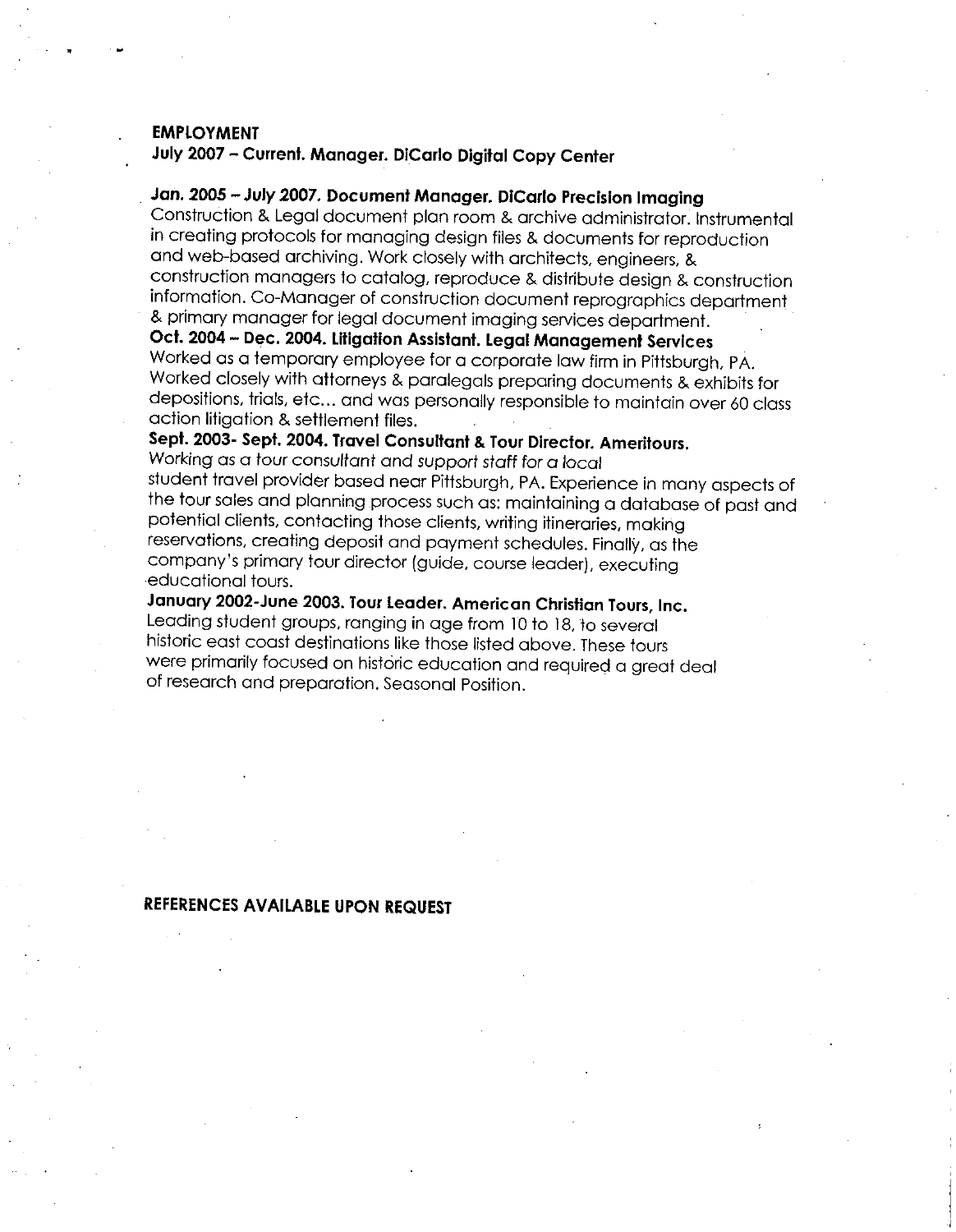DECEIVED

July 25 2009

The Honorable Jim Ireton Office of the Mayor City of Salisbury 125 North Division St Salisbury, MD 21801-4940

Dear Mayor Ireton

My name is Eduardo González. I am 24-years-old and recently graduated law school from the State University of New York at Buffalo Law School. I am emailing you to state my interest in joining the Historic District Commission

I am happy to read that you are seeking bright, energetic people to participate in this very important commission. Originally, I am from Salisbury, Maryland. I graduated from James M. Bennett High School in 2002 and from UMBC in 2006 Phi Beta Kappa and Magna Cum Laude. Three years ago, I moved to New York to attend law school. While it was difficult to leave Maryland, I did so because I received a full academic scholarship. Months ago, after seven years away from Salisbury, my wife and I decided to give up job offers in New York, because we desperately wanted to return to Salisbury. We missed our families, friends, and the overall charm of the Lower Shore.

The Salisbury of seven years ago is much different than the Salisbury of today. This is especially true when it comes to growth in Salisbury. The Regal Cinema, Sonic, Perdue School of Business, and several other projects were not here when I left. Obviously, with growth comes more jobs and shopping opportunities, both necessary during these dire economic times. However, in the midst of growth, it is important to maintain the charm of Salisbury; a charm that drew my wife and I back. This does not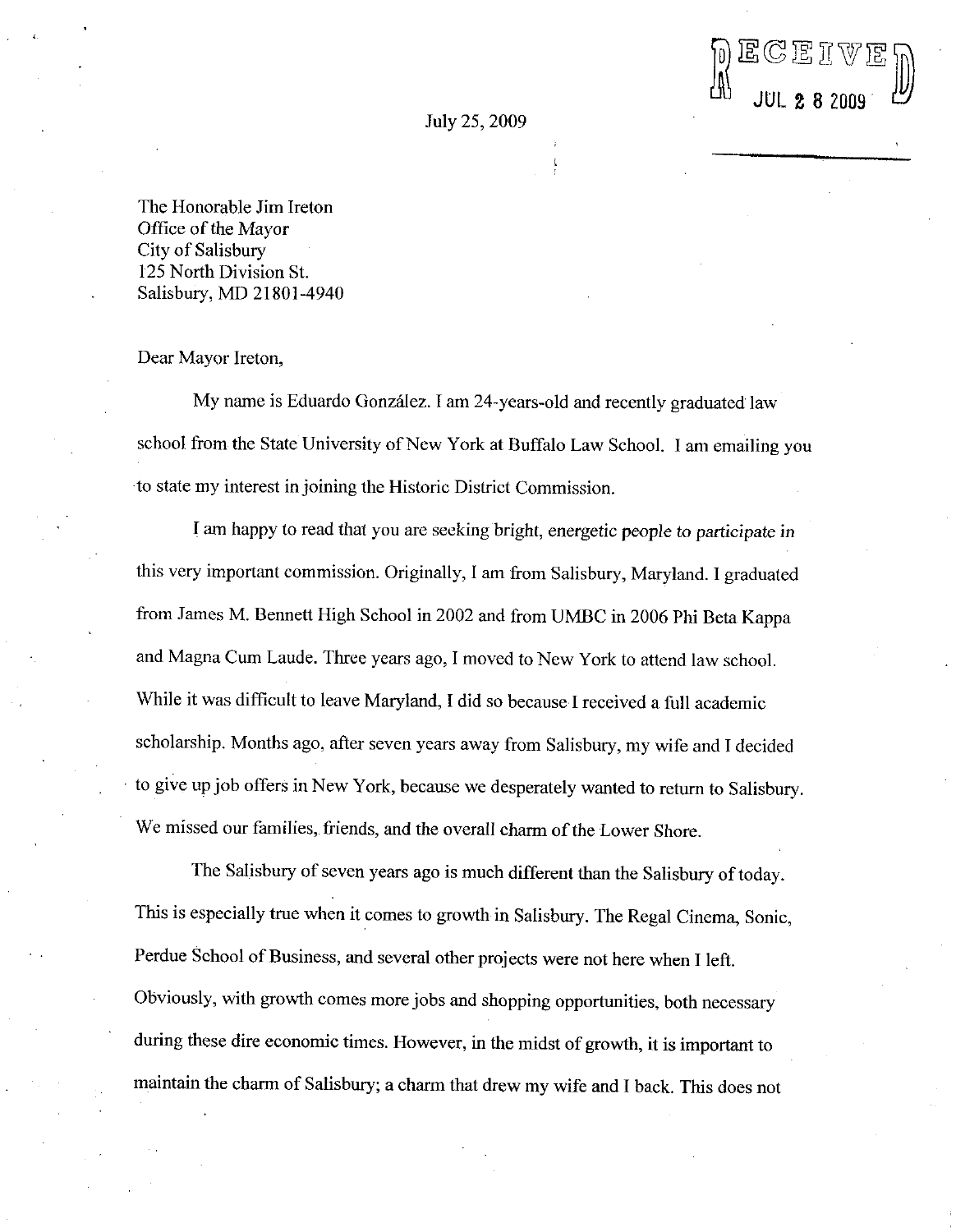mean the Historic District Commission is an impediment to growth. Not in the least, it can help foster growth, all the way maintaining the charm that has brought about a renewed economic interest in Salisbury

I will be the first to admit that I am not an architect or city planner. However, my degrees in Political Science, Cultural Anthropology, and English Literature surely demonstrate a profound interest in not only history, but also the study of how individuals interact with their society and neighborhoods. In addition, I recently completed law courses concerning historic preservation law and downtown revitalization. From those courses, I learned about how once "failing" cities used their historic districts to promote economic growth, renewed community interest, and revitalized downtowns. That experience, along with my love of our unique history on the Lower Shore, I believe makes me a good prospective committee member.

In conclusion, if you desire new thoughts and vitality, while maintaining a harmonious group dynamic I would urge that you consider me for a position on the Historic District Commission. Aside from my love of history, legal background, and desire to join the committee, I also possess a strong background in Mediation (as my résumé demonstrates) that I believe will help encourage group harmony and teamwork.

Should you have any questions or concerns, please feel free to contact me. I look forward to hearing from you

Sincerely, j<br>Z 1

Eduardo V. Gonzalez y Torres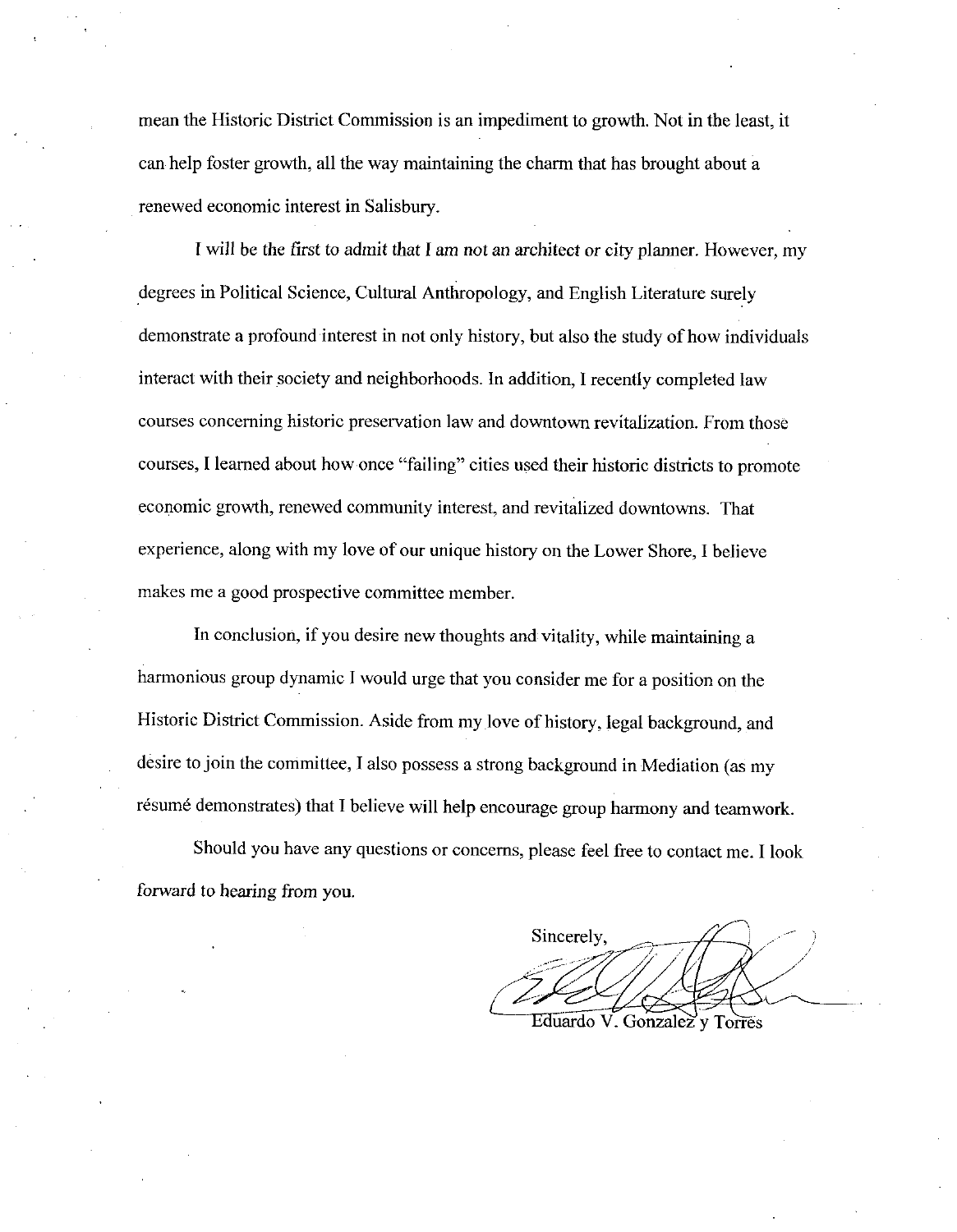### EDUARDO VIDÁL GONZÁLEZ<br>434 Stream Valley Ct., Salisbury, MD 21804 \*(716) 238–3572 \*evgtjd@gmail.com

|                                                | <b>EDUCATION:</b>                                                                                              |  |                                 |
|------------------------------------------------|----------------------------------------------------------------------------------------------------------------|--|---------------------------------|
|                                                | 1. State University of New York at Buffalo Law School                                                          |  | (Fall 2006 - Spring 2009)       |
|                                                | <b>Est. Class Rank:</b> Top 1%-15% ( <i>Last three semesters</i> )                                             |  | Degree: Doctor of Jurisprudence |
|                                                | <b>Oral Advocacy Experience</b>                                                                                |  |                                 |
|                                                | - UB Law Trial Team, AAJ Trial Advocacy Competition, New York, NY                                              |  | (Feb. 2009)                     |
|                                                | - Trial Technique (Jury-Selected Best Oral Advocate)                                                           |  | (Spring 2009)                   |
|                                                | - UB Law Moot Court Team, Niagara Cup Competition, Washington D.C., (2nd Place)                                |  | (Mar. 2008)                     |
|                                                | - Charles Desmond Moot Court Competition, Buffalo, NY (Won 3 out of 3 trials)                                  |  | (Oct. 2007)                     |
|                                                | - Lead Prosecutor, UB Student Wide Judiciary                                                                   |  | $(Sept. 2007 - Sept. 2008)$     |
|                                                | 1) Conducted plea agreements, 2) discovery, 3) opening/closing statements & 4) direct/cross examinations.<br>⋗ |  |                                 |
|                                                | <b>Academic Honors</b>                                                                                         |  |                                 |
| $\blacksquare$                                 | Robert J. Connelly Trial Technique Award (Top 9 Graduating Trial Advocates)                                    |  | (May 2008)                      |
|                                                | - Presented/Discussed an Academic Paper at the 2008 Crossing Borders Conference                                |  | (Apr. 2008)                     |
|                                                | - Arthur A. Schomburg Fellow                                                                                   |  | (Fall 2006 - Spring 2009)       |
|                                                | - International Law Fellow, UB Human Rights Center                                                             |  | (2007)                          |
|                                                | <b>Mediation Advocacy Experience</b>                                                                           |  |                                 |
|                                                | - Mediation Clinic. Buffalo, NY                                                                                |  | (Spring 2007)                   |
|                                                | - Mediation Advocacy Competition, Buffalo, NY (Scored 72 out of 75)                                            |  | (Fall 2007)                     |
|                                                | <b>Activities/Leadership Positions</b>                                                                         |  |                                 |
|                                                | - Contributing Editor/Columnist, The Opinion: UB's Official Newspaper                                          |  | (Sept. 2007 - May 2009)         |
| - Senior Board Member, Jessup Moot Court Board |                                                                                                                |  | $(Fall 2007 - May 2009)$        |
|                                                | - Senior Associate Editor, University at Buffalo Human Rights Law Review                                       |  | (Fall 2006 - Fall 2008)         |
|                                                | 2. University of Maryland, Baltimore County                                                                    |  | (Fall 2002 - Spring 2006)       |
|                                                | - Bachelor of Arts: English & Political Science (Magna Cum Laude with a GPA of 3.81 on a 4.0 scale)            |  |                                 |
|                                                | Minors: Professional Writing & Cultural Anthropology                                                           |  |                                 |
|                                                | <b>Academic Honors</b>                                                                                         |  |                                 |
|                                                | - The Phi Beta Kappa Society (Top 10% of Graduating Class)                                                     |  |                                 |
|                                                | - Phi Kappa Phi Honor Society (Top 7.5% of College Juniors)                                                    |  |                                 |
|                                                | - Who's Who Among Students in American Universities $\&$ Colleges                                              |  | (2006)                          |
|                                                |                                                                                                                |  |                                 |

- Who's Who Among Students in American Universities & Colleges<br>- Bartleby Literary Journal's 2005 Creative Non-Fiction Writer of the Year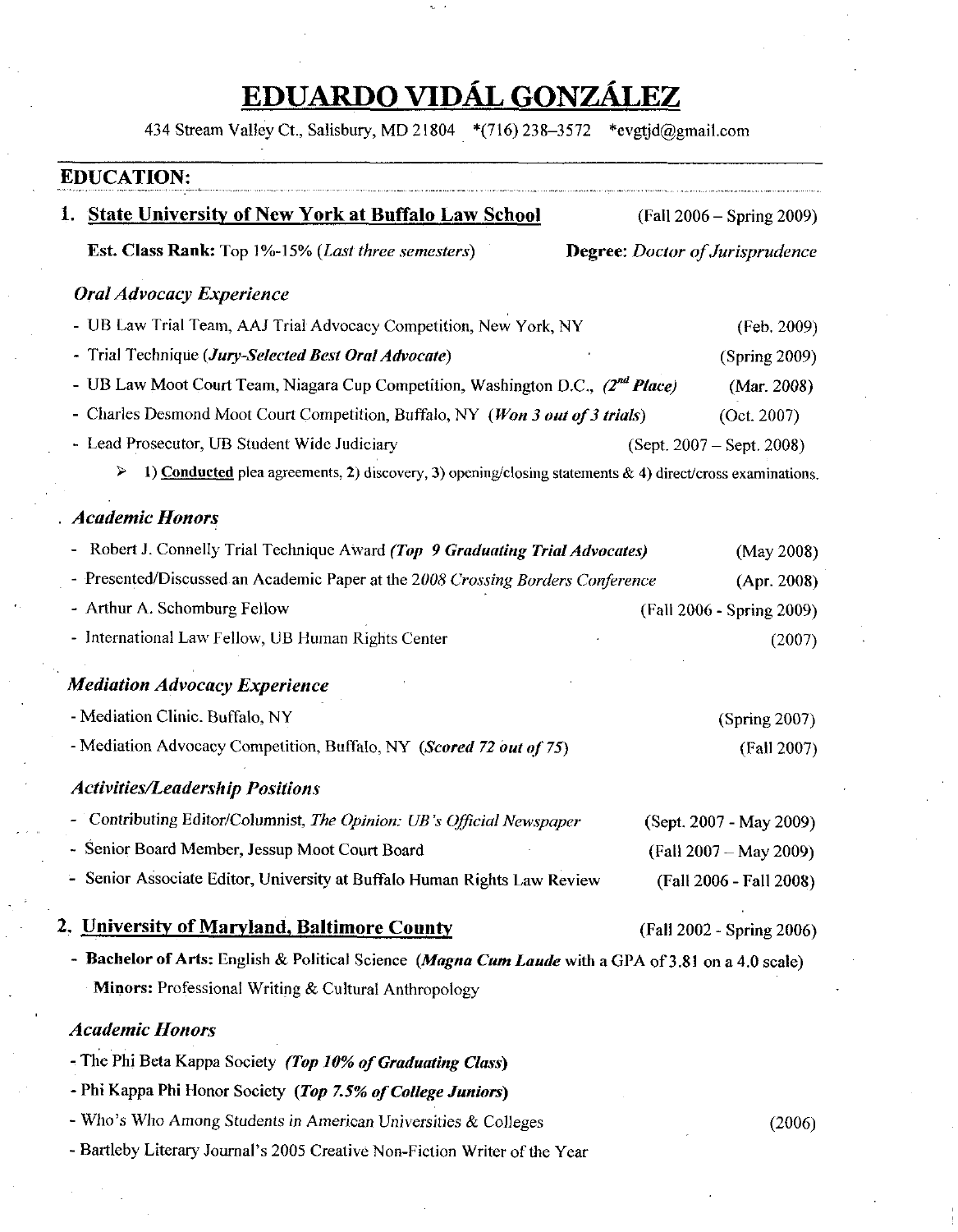#### JUDICIAL CLERKSHIP

The Honorable Daniel M. Long, Circuit Administrative Judge, 1<sup>st</sup> District (Aug. 2009-Aug. 2010)

#### LEGAL EXPERIENCE

1. **Immigration Law Clinic**, Buffalo, NY (Fall 2008 - Spring 2009)  $\triangleright$  Prepared & submitted H-1B, PERM & NAFTA TN petitions. 2. Law Clerk: Gibson, McAskill & Crosby, LLP, Buffalo, NY (May 2008 - May 2009) Researched cases & drafted motions/memoranda on Med. Malpractice & Products Liability.  $\triangleright$  Offered a position as an Associate (the *earliest* offer in their history). 3. Summer Associate: United States Department of Homeland Security, Buffalo, NY 2007)

- $\triangleright$  Drafted memoranda on Criminal, Customs, & Employment law:  $\uparrow$  revenue \$225,000.
- 4. Research Assistant to Law Professor Judy Scales-Trent, Buffalo, NY (Feb. 2007-May 2008)
	- Researched international treaties, law journals,  $\&$  case law.

#### PUBLICATIONS

- The Buddhist Dialectic: Burma's Path to Enlightenment" (Recently Submitted)<br>
Somalia's Acacia Tree: A Discussion of the Xeer." (Recently Submitted)
- **BLICATIONS:**<br>
"The Buddhist Dialectic: Burma's Path to Enlightenment" (Recently Submitted)<br>
"Somalia's Acacia Tree: A Discussion of the Xeer," (Recently Submitted)<br>
"Applying the Hegelian Dialectic in Iraq," *The Hamilton*
- "Applying the Hegelian Dialectic in Iraq," The Hamilton Institute, April 2009. "Applying the Hegelian Dist"<br>The Rise of Globalism in t"<br>Overhauling New York's selection Top Top Resears You"
- "The Rise of Globalism in the Law," The Hamilton Institute, April 2009.
- Approach to Domestic Violence," The Opinion, April 2009 Issue
- "The Top Ten Reasons You Should Join the Trial Team," The Opinion, March 2009 Issue.
- "Taxation Without Representation," Cross Borders International Conference, April 2008.
- "The Top Ten Reasons I Accepted a Judicial Clerkship," The Opinion, October 2008 Issue.
- "Fantasmas de los Taínos: Ghosts of the Taínos," Bartleby Creative Arts Journal, 2005 Issue.
- "Mrs. Dresden," Bartleby Creative Arts Journal, 2005 Issue. All available upon request.

#### MEMBERSIIIPS

- International High IQ Society (Scored within the Top 1% of the population)
- UMBC Chapter of Black & Latino Alumni, Steering Committee

#### REFERENCES

Sally Broad, Esq. Supervising Partner, Gibson, McAskill & Crosby, LLP (716)-856-4200, ext. 174

Prof. Judy Scales Trent, *Law Professor*, SUNY at Buffalo Law School (716)-645-2092<br>Dr. Julius Zant, *Neurosurgeon* at PRMC; *Elder* at my church (410)-860-2052

Sally Broad, Esq. Supervising Partner, Gibson, McAskill & Crosby, LLP (716)-856-4200, ext. 174<br>Prof. Judy Scales Trent, Law Professor, SUNY at Buffalo Law School (716)-645-2092<br>Dr. Julius Zont, Managarwoon et BBMC: Elder e